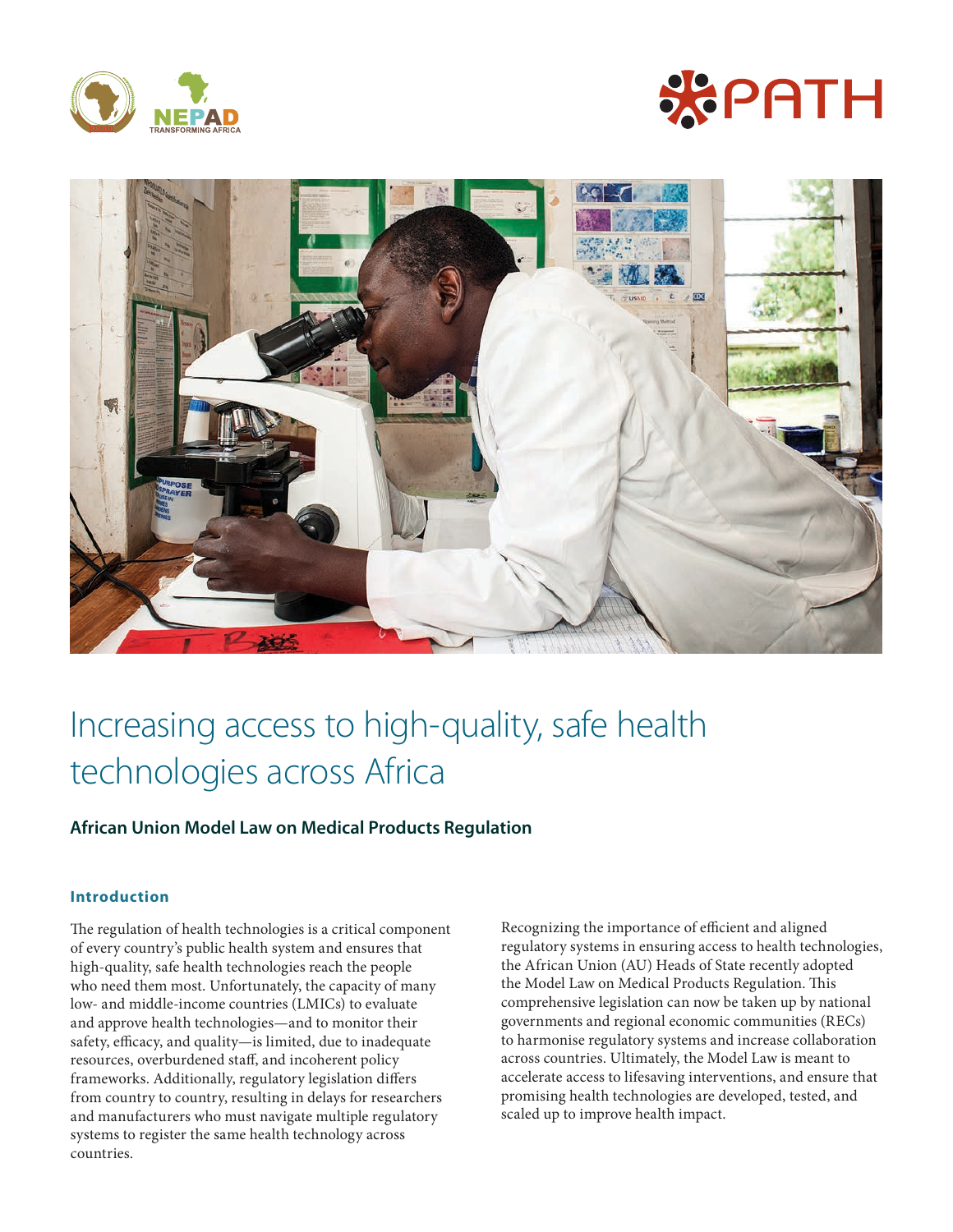#### **Challenges in regulatory capacity and harmonisation**

Access to high-quality, safe, and effective health technologies has been a challenge on the African continent for decades, due in part to weak or non-existent medicines regulatory systems. In most countries, legislation gives national governments the mandate to regulate medical products and research within their territory, through National Regulatory Authorities (NRAs). NRAs are responsible for ensuring the safety, efficacy, and quality of health technologies; they also regulate clinical trials, manufacturing, and the marketing of medical products. The comprehensiveness of regulatory legislation—and therefore the strength of NRAs—varies from country to country, however, and many countries have not developed plans to fully implement their regulatory legislation.

Due to weak implementation of national regulatory legislation and gaps in resource allocation, many NRAs are inadequately funded, understaffed, and overburdened. As a result, NRAs often lack the expertise and experience to provide guidance to product developers who are seeking clinical trial or product registration, nor do they have proper control over numerous products that are studied, introduced, and used in their countries. Additionally, many NRAs rely on approval from Stringent Regulatory Authorities (SRAs)—such as the European Medicines Agency, the United States Food and Drug Administration, and the World Health Organization (WHO)—as guidance for product registration, as they are well-resourced and more experienced. Yet even with the assistance of SRAs and the WHO, insufficient capacity of NRAs can lead to costly delays in product development and introduction, ultimately impacting patients in need of treatment.

Because regulatory legislation—where it exists—is created at the national level, neighbouring countries can have vastly different ways of regulating and approving health

### **Important regulatory stakeholders for product development in LMICs**

**National regulatory authorities** monitor the safety, efficacy, and quality of health technologies used within a country.

**The World Health Organization (WHO)** provides guidance and support to countries to strengthen their regulatory capacity. The WHO prequalification (PQ) program certifies that certain health products for high-burden diseases and conditions meet stringent international standards. PQ approval is required for products to be procured by United Nations agencies.



technologies. Countries are not obliged to adopt any regulatory decision made by another country, even if the evidence submitted to NRAs is identical. Researchers and manufacturers must file duplicative evidence dossiers with multiple NRAs in order to register a health technology in all countries where it could have public health impact. Each dossier submission costs time and money, and delays the availability of these technologies. Additionally, the lack of harmonisation in regulatory policy between countries hinders the opportunity for NRA collaboration and

reciprocal decision-making, leading to a duplication of effort by NRA staff and regulatory backlogs.

#### **The Model Law: Aligning regulatory systems throughout the continent**

Over the past decade, the African Union has demonstrated its support for regulatory harmonisation efforts, and some RECs have begun to streamline regulatory systems. Capitalizing on this momentum, the Pan-African Parliament (PAP), the New Partnership for African Development (NEPAD), and African Union Commission (AUC) spearheaded the development of the African Union Model Law on Medical Products Regulation. The Model Law provides a guide for AU member states and RECs in harmonising regulatory systems and providing an enabling environment for the development and scale-up of health technologies.

The Model Law was developed in line with WHO recommendations and international safety and quality standards. Through the process of domestication, a country can adapt the Model Law to ensure alignment with its constitutional principles and legal system—and amend or repeal any inconsistent national laws. Once adopted and implemented by RECs and countries, the goal of the Model Law is to resolve discrepancies in current regulatory legislation and improve the efficiency and effectiveness of regulatory systems.